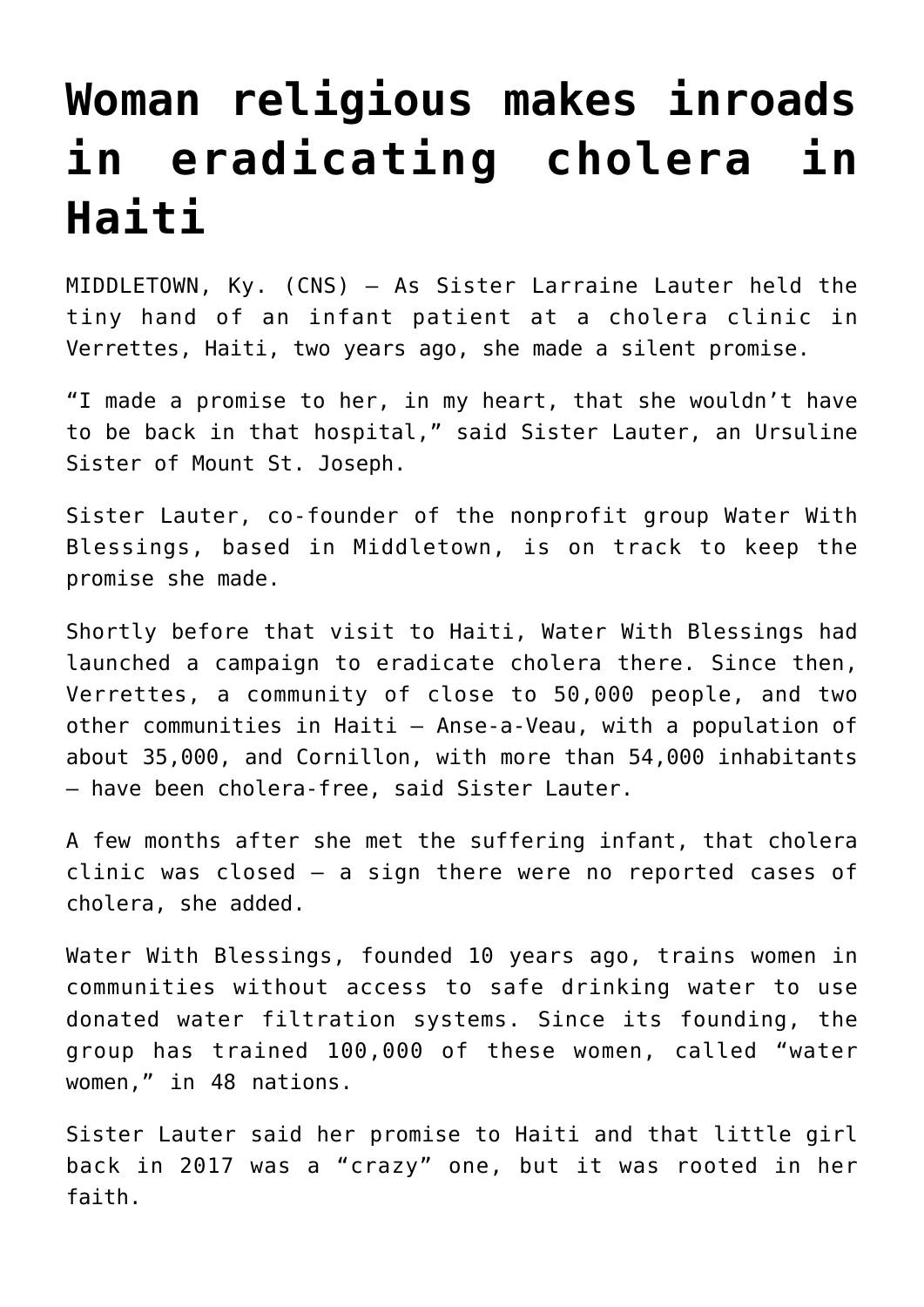"I didn't make that promise because I thought I could do it," she told The Record, newspaper of the Archdiocese of Louisville. "The reason I felt I could make that promise is that I felt I could count on the Haitian team, the mothers and the generosity of the people in the U.S. and we could ultimately count on God."

Cholera is caused by bacteria ingested with contaminated food or water that infects the intestines, according to the Centers for Disease Control and Prevention. Symptoms include diarrhea, vomiting, low blood pressure and muscle cramps.

Cholera has killed thousands in Haiti since an outbreak began 2010, following a devastating earthquake that killed more than 200,000. The nation hadn't experienced an outbreak in almost a century, according to the CDC.

A 2018 report by the World Health Organization estimates that 816,000 cases of cholera were confirmed in Haiti between October 2010 and December 2017. Close to 10,000 of those cases were fatal, the report said.

Although cholera is treatable, it can be fatal to communities without quick access to medical care, such as Haiti, where large percentages of the population live in remote areas and hours away from medical care, said Sister Lauter.

Since Water With Blessings launched its cholera-free campaign in 2017, the organization has donated filters to and trained more than 15,000 women in three communities in Haiti. Close to 60,000 households have benefited from the filters.

The women who receive filters from the group make a pledge to share their filters with three other families. These women are the real heroes in the fight against cholera, Sister Lauter said.

"We're asking a lot of them. I tell them this is Haiti's second revolution and this time the women are the heroes. We